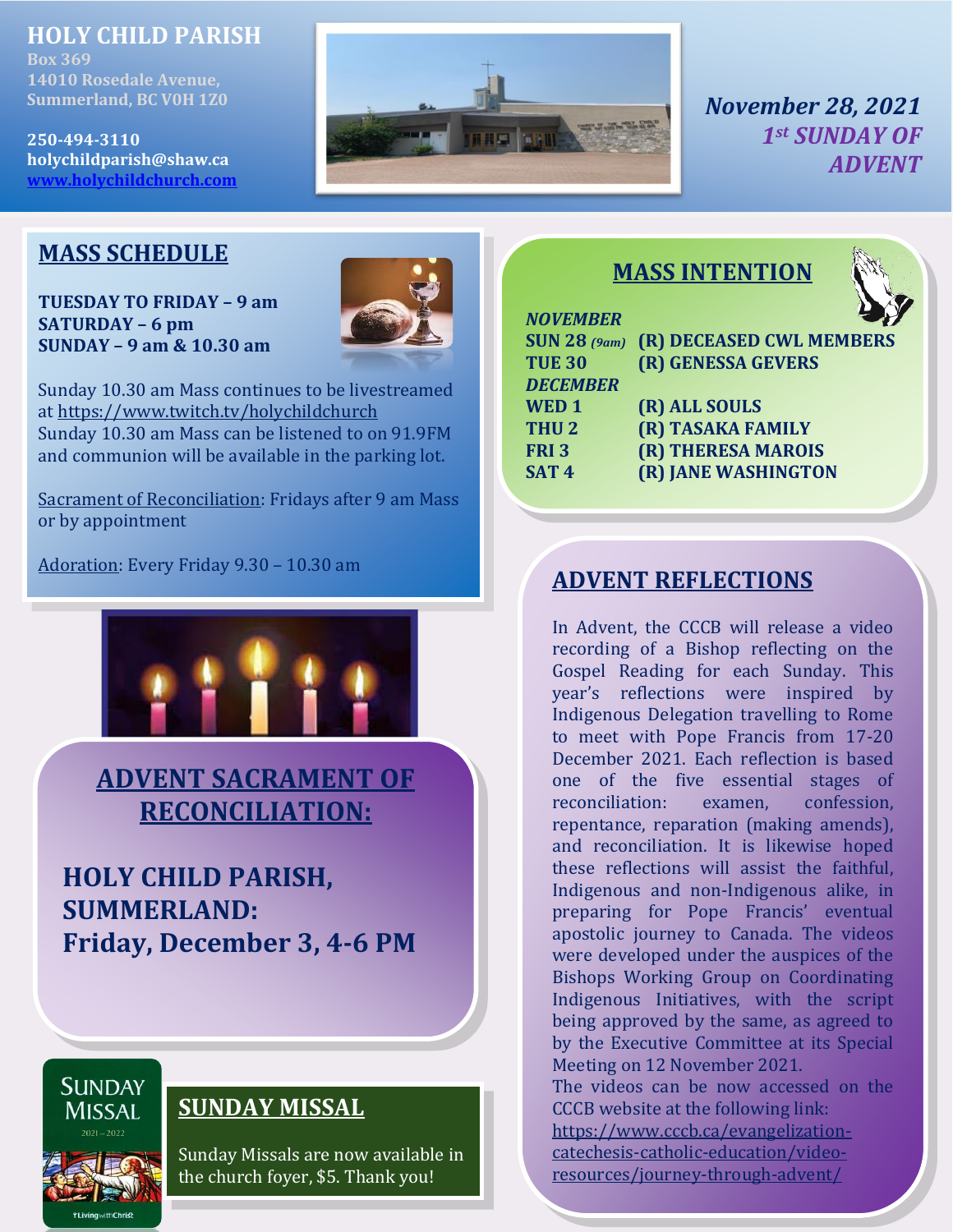#### **NATIONAL DAY OF PRAYER IN SOLIDARITY WITH INDIGENOUS PEOPLES**

#### **2021**

#### *We are called to Healing, Forgiveness, Reconciliation*

We, the Body of Christ, are called to live in friendship and harmony with all peoples. We are brothers and sisters of our One Creator God. God gives everything to all of us. God creates and sustains the wonderful diversity of peoples, cultures, races and creeds.

It is a source of great sadness when our blessed diversity becomes a source of division, threat, and intolerance. Furthermore, as we deal with life's challenges and hurts, our pain can feed our fear and anger, destroying opportunities for forgiveness and healing, and preventing the journey to achieving them. Unless we take responsibility for our healing, it is difficult to move forward.

Indigenous peoples have responded to this common human situation through various traditions, seeking spiritual healing. For example, a common teaching is to seek healing by going 'on the land.' The land – whether a desert or wilderness – is the place where we encounter the Love of our Creator, inviting us to leave our baggage behind, and to encounter the God and Creator of Peace, Light and Hope. The "Sharing Circle" is another way in which a person who has been harmed can be welcomed and heard by the other member of the circle, in order to move from a place of brokenness and retribution, to a pathway of restoration and peace.

Saint John Paul II reminds us that there can be, "No peace without justice, no justice without forgiveness." And he insists: "I shall not tire of repeating this warning to those who, for one reason or another, nourish feelings of hatred, a desire for revenge or the will to destroy.<sup>1</sup>

Forgiveness becomes harder the older we get. An elderly missionary priest once reflected about an important choice we all make as we age; "One can be an angry old man or a wise old fool. Choose wisely!"

The discovery by the Tk'emlúps te Secwépemc First Nation of the 215 unmarked graves and further grave discoveries at other former residential schools, has given rise to much sorrow and anguish of knowing that Catholics were among those who ran residential schools established by the federal government that operated in this country from the 1870s until the late 1990s.

Pope Francis reminds us that 'forgiveness' is not temporary or shallow. As he states in *Fratelli Tutti*:

Forgiving does not mean forgetting… Free and heartfelt forgiveness is something noble, a reflection of God's own infinite ability to forgive…Those who truly forgive do not forget. Instead, they…choose not to yield to the same destructive force that caused them so much suffering. They break the vicious circle; they halt the advance of the forces of destruction. They choose not to spread…the spirit of revenge that will sooner or later return to take its toll.<sup>1</sup>

We often have such a hard time finding and seeing God. In response to the question, why do you ask where God is, a Tlicho Dene woman once commented that we should look around, despite all the violence on the earth, it continues to provide for us. Our mother continues to provide for us, and gives us everything.

The insight of one Dene Elder is that the Creator shows us the way to healing. The Land is always giving back. Our parents and grandparents are people who have given their lives for us. We have made many mistakes. But there has been someone who has given His life for us. We have been forgiven many times by the blood of Jesus Christ. The privilege of our humanity carries with it the great responsibility of the respect and care of our brothers and sisters – especially those who deal with obstacles, injustices, or other barriers to their human freedom and blessedness.

One of these barriers is discrimination and prejudice because of the differences among peoples. The COVID-19 pandemic has made this worse, and unless we find a better and more respectful path, people's minds and hearts will be further corrupted. This better way always begins in our own lives; in our own minds and hearts. The prophet Ezekiel reminds us: "Make yourselves a new heart and a new spirit!" (Ezekiel 18:31) We can work towards reconciliation, growth, and healing, when we are open to this in our own lives.

In this year of St. Joseph, perhaps this elder of our faith – the father of Jesus and husband of Mary – can teach us an important feature of this path. As Pope Francis states:

Joseph set aside his own ideas in order to accept the course of events and, mysterious as they seemed, to embrace them, take responsibility for them and make them part of his own history. Unless we are reconciled with our own history, we will be unable to take a single step forward, for we will always remain hostage to our expectations and the disappointments that follow.<sup>1</sup>

There is a proverbial Inuit saying: "'A long time ago, in the future.' Let the children see our history, and maybe it will help to shape the future." Let us pray and work in such a way that our children will know that the people who preceded them took seriously the problem of intolerance and prejudice – especially during times of uncertainty and fear – and responded by working for a culture of caring and respect. What a gift we can give our young people – an example and memory that they can take forward to an unknown, but, hopeful future.

> *Let us pray: O God, Creator and Father of all, with humility we your children acknowledge the relationship of all living things. For this we thank you, we praise you and we worship you.*

*We call on you, Great Mystery, the Word made Flesh – our teacher, prophet and brother – to open our hearts to all our brothers and sisters, and with them to grow in the wisdom, honesty, courage and respectfulness shown in The Sacred Teachings.* 

*Give us the vision and honesty to recognize that the we are all brothers and sisters of one human family, created and sustained by the One Creator. As we deal with many challenges, may we never give way to fear and anger, which can be the source of division and threat amongst peoples.* 

> *We look to how God always gives to us, as a remedy for sins of prejudice and intolerance. We see in God the Creator of all things, one who always provides and is generous – even given the abuses we have heaped on one another and on the earth.*

*We see in the Son, Jesus Christ - the innocent Victim who pours His life blood out from the Cross for all peoples. We see how the Holy Spirit is God's gift, alive in our world today – inspiring vision and hope that we can have the same mind and heart of God!*

May Your Spirit also bless and guide the delegation of indigenous leaders and young people as they prepare to visit the Holy Father, Pope Francis,<br>in the near future. May this be occasion of grace and healing, *and make possible a renewed journey and future.*

*O Creator, show us the way to healing, forgiveness and reconciliation, and a renewed fellowship.*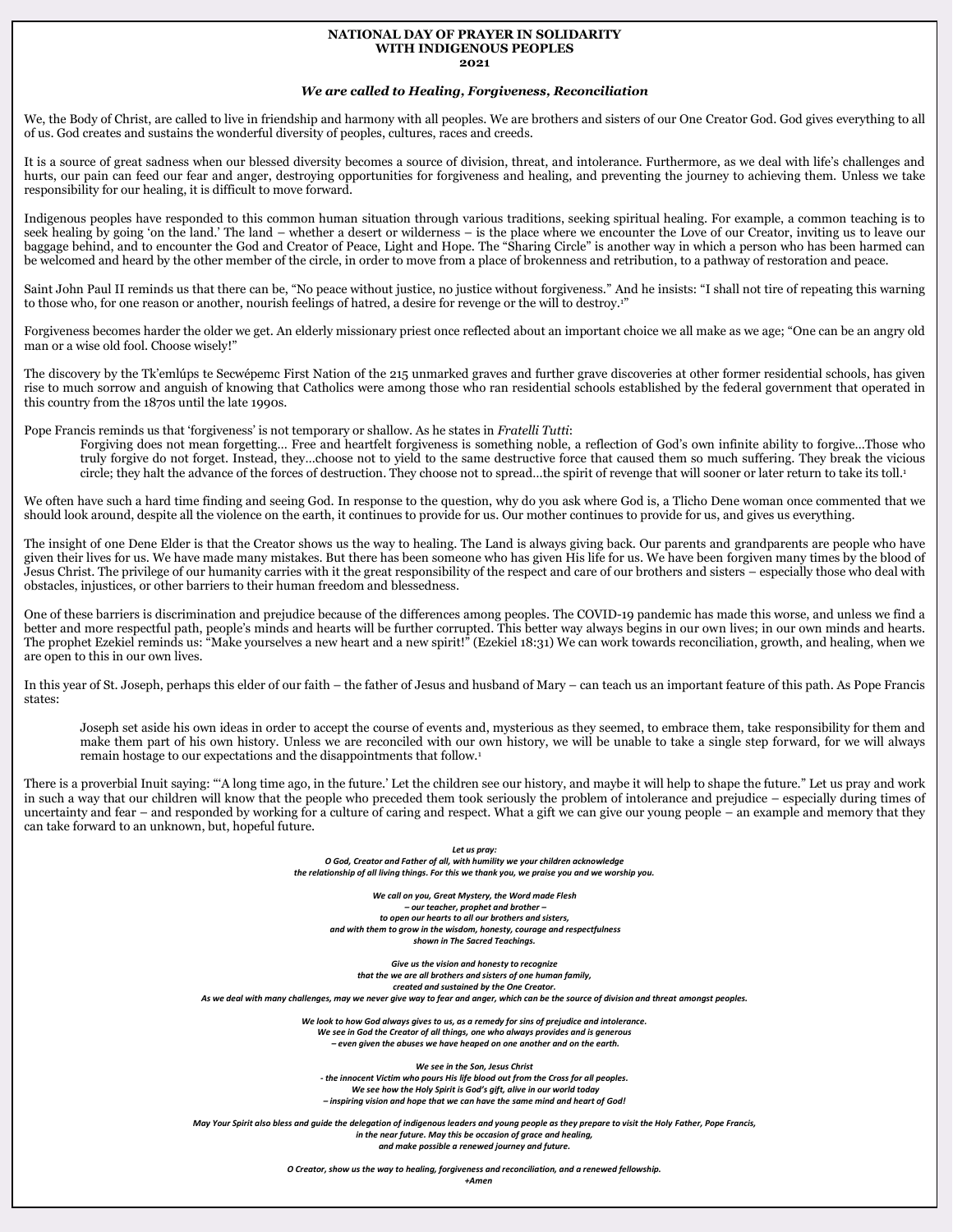## **PRAYER LIST**

LORD HEAR OUR PRAYERS FOR OUR BROTHERS AND SISTERS…

**George Szucs, Christine Delaurier, Vivian Dolezsar, Eugene Chorneyko, Rosa Santos, Kathryn Simpson, Toran Younge, Anne Arthur, Nick Deuling, Olivia Whitfield-Carson, Sandy Jaser, Malinowski Family, Carrie Malinowski, Jennifer Knoll, Reid & Anne Watson, Paul & Dianne Pasqualetto, Kian Hooshmand-Hall, Dawna Werbeski, Pat Thomas, Sheila Daflyen, Betty Jolie, Chrissy Kozier, Richard Roess, Cecilia Roess, Jack Rowland, Jo-Ann Rowland, Jody Richter, Geraldine Koropchuk, Bill Appel, Dina Tremblay, Rachel Donegan, Jenny Pilkington, Sophie Graydon, Renee Tameling, Gail Brice, Patricia Horan, Jack Jolie, Nancy Brooks, Mirjana Komljenovic, Todd Brice, Mason Webb, Bob Butler, Manuela Ungureanu, Maria Ladeira, Belinda D'Souza, Wills Hodgkinson, Denise McDonald (daughter of M. Harrington), Lloyd Jolie, Linda Haworth, Maggie Johnston, Aspen Alfred, Bishop Christopher Budd, Helen Schaeffer, Mary Riggs, Vicky Bolger, Connie Weaver & family, Paul & Joyce Richter, Annette Lefebvre, Hector Cartier.**



Father, thank you for loving us and calling us out of darkness. There are those of us in need of your healing virtue today, by His Stripes we were healed. Father, we bind up all sickness and disease, and loose your healing virtue unto your children. For those going into surgery, we loose guidance to the hands of the surgeons. Touch all the sick and shut ins today and restore health to their bodies. In Jesus' precious name,

Amen!



### **DAILY MASS READINGS**

#### **FIRST SUNDAY OF ADVENT**

First Reading: **[Jeremiah 33:](https://www.catholicgallery.org/bible-drb/jeremiah-33/) 14-16** Responsorial Psalm: [Psalms 25:](https://www.catholicgallery.org/bible-drb/psalms-25/) 4-5, 8-9, 10, 14 (1b)  Second Reading: [First Thessalonians 3:](https://www.catholicgallery.org/bible-drb/1-thessalonians-3/) 12 – 4: 2  Gospel: [Luke 21:](https://www.catholicgallery.org/bible-drb/luke-21/) 25-28, 34-36

#### **MONDAY**

First Reading: [Isaiah 2:](https://www.catholicgallery.org/bible-drb/isaiah-2/) 1-5 Gospel: [Matthew 8:](https://www.catholicgallery.org/bible-drb/matthew-8/) 5-11

#### **TUESDAY – ST. ANDREW (F)**

First Reading: [Romans 10:](https://www.catholicgallery.org/bible-drb/romans-10/) 9-18 Gospel: [Matthew 4:](https://www.catholicgallery.org/bible-drb/matthew-4/) 18-22

#### **WEDNESDAY**

First Reading: [Isaiah 25:](https://www.catholicgallery.org/bible-drb/isaiah-25/) 6-10a Gospel: [Matthew 15:](https://www.catholicgallery.org/bible-drb/matthew-15/) 29-37

#### **THURSDAY**

First Reading: [Isaiah 26:](https://www.catholicgallery.org/bible-drb/isaiah-26/) 1-6 Gospel: [Matthew 7:](https://www.catholicgallery.org/bible-drb/matthew-7/) 21, 24-27

### **FRIDAY – ST. FRANCIS XAVIER (M)**

First Reading: [Isaiah 29:](https://www.catholicgallery.org/bible-drb/isaiah-29/) 17-24 Gospel: [Matthew 9:](https://www.catholicgallery.org/bible-drb/matthew-9/) 27-31

### **SATURDAY**

First Reading: [Isaiah 30:](https://www.catholicgallery.org/bible-drb/isaiah-30/) 19-21, 23-26 Gospel: [Matthew 9:](https://www.catholicgallery.org/bible-drb/matthew-9/) 35 — 10: 1, 5a, 6-8

### **OUR PRAYERS FOR BC**

*For those who suffer loss of their* 

*homes, we pray… For those who have been injured in any way, we pray… For the who have lost loved ones, we pray… For the very young and for the elderly—our most vulnerable, we pray… For those whose families are scattered or temporarily displaced, we pray… For those who need medications, food, or water, we pray… For supply chains and those involved in transportation, we pray… For leaders and first responders in times of tragedy, we pray… For volunteers who counsel, advise, and support victims of disaster, we pray… ALL THESE WE OFFER THROUGH CHRIST OUR LORD, AMEN.*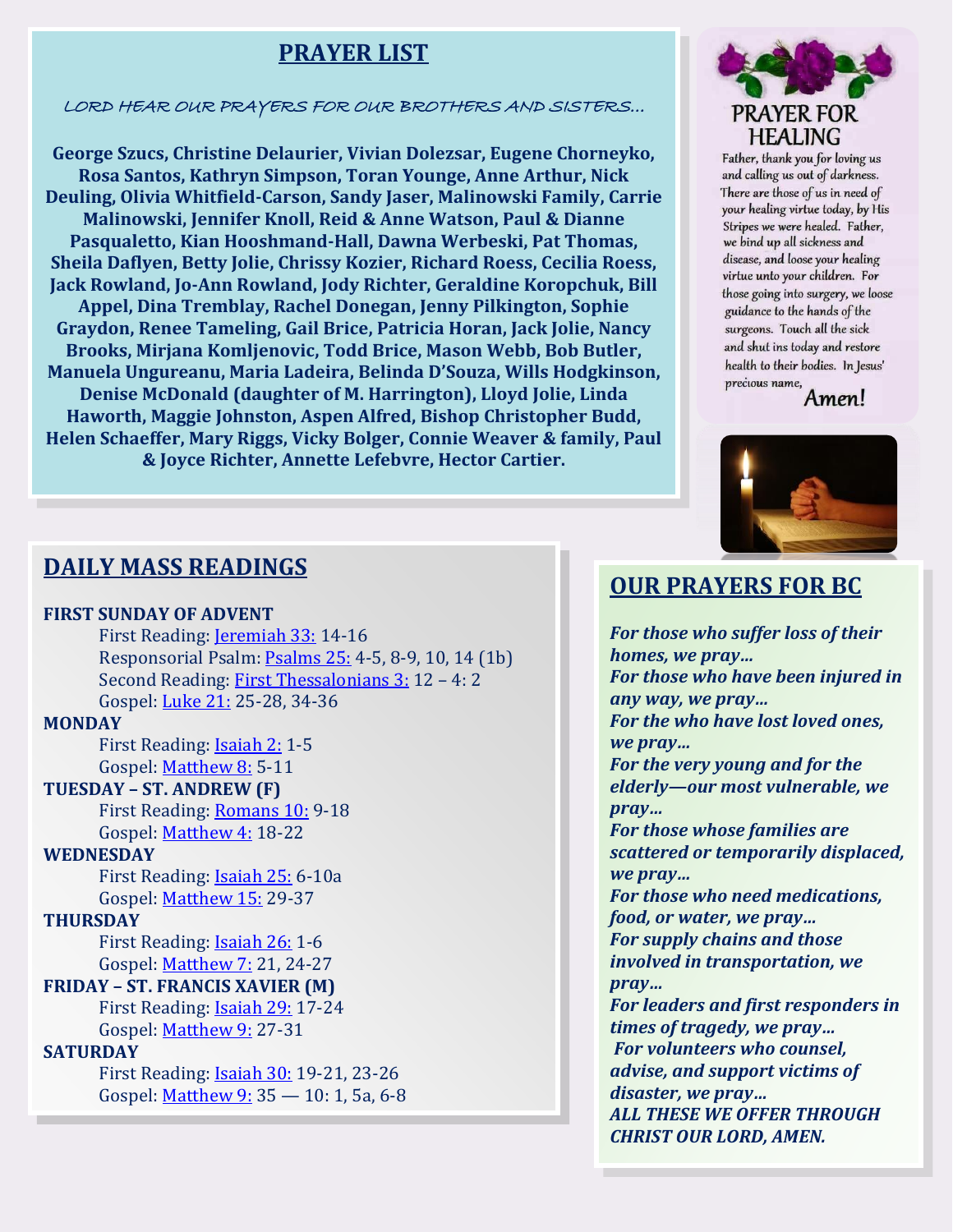**LECTORS NEEDED! Are you interested in being a Lector/Reader for Sunday Mass? Please email Neil M. at nmcphedran@gmail.com. Please include whether you are interested in reading at the 9 or 10.30 am Mass. Thank you!**



**SPONSOR A CHILD TODAY** 

> Help make a child's future brighter chalice.ca 1.800.776.6855

Chalice is a Canadian Catholic Sponsorship Charity Local contact information: Central Okanagan: Shelley (250.300.3028) | South Okanagan: John (250.689.4502)





## **CWL BURSARY FOR 2021:**

There are two annual \$500.00 bursaries available from the Nelson Diocesan Council of the CWL. One bursary gives precedence to applicants entering the Medical Science Field and the second is for applicants entering General Courses. If you are interested in eligibility requirements and an application form, please contact Gina H. of our CWL at 250 486-0834 by December 15, 2021.

## **REGISTRATION IN OUR PARISH**

u are new to our parish or have not yet stered, registration forms can be found on the welcome board in the foyer. Please complete the form and place it in the collection basket or return it to the Parish Office.

*Do you need to update your contact information? New phone number, email or postal address? Please contact the Parish Office.*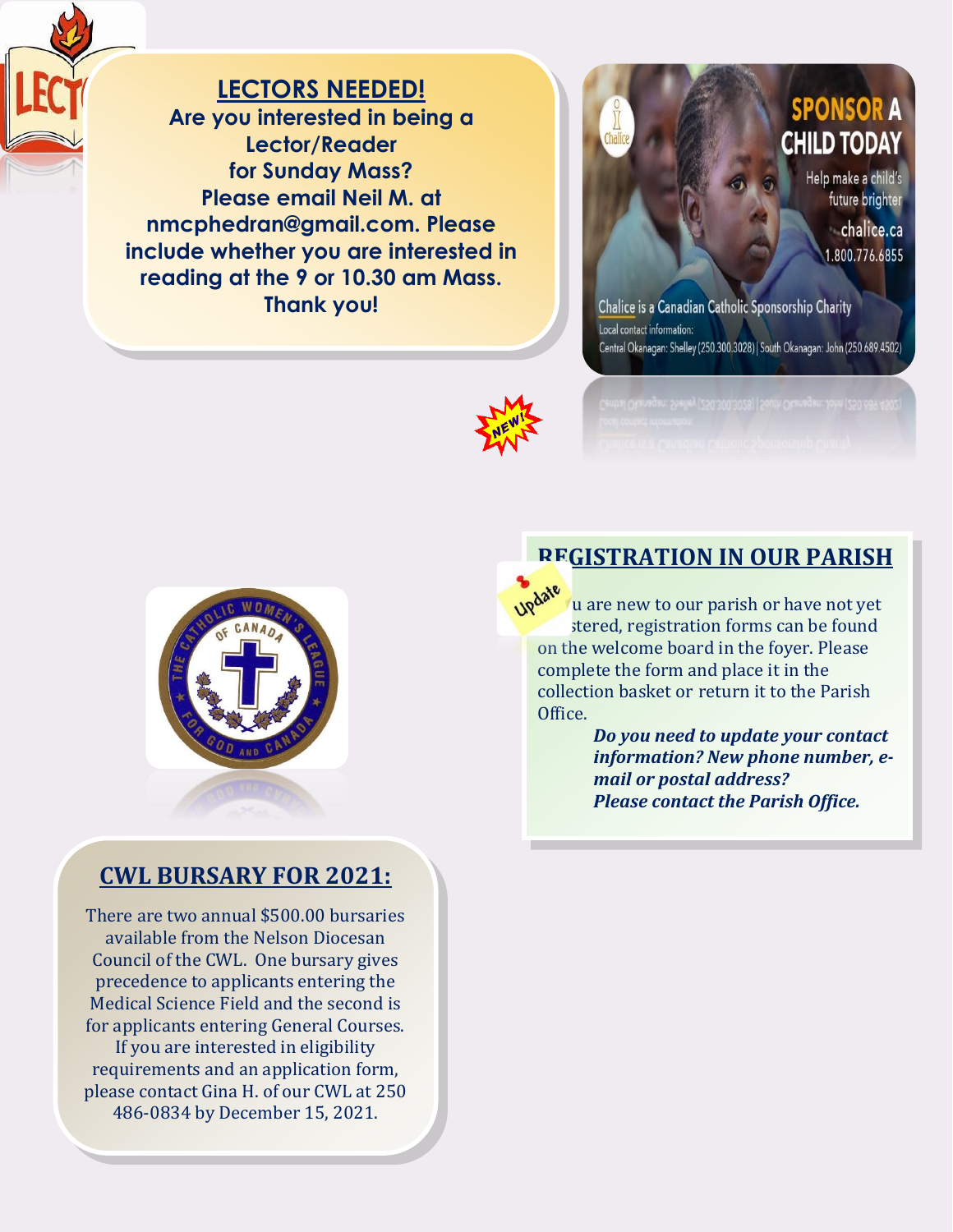## **YEAR OF THE** *AMORIS LAETITA* **FAMILY**

As you will recall, on 19 March 2021, Pope Francis launched this initiative to mark the fifth anniversary of the apostolic exhortation *Amoris Laetitia* (On the Beauty and Joy of Love in the Family), which will close on 26 June 2022 with the 10th World Meeting of Families in Rome on the theme "Family Love: A Vocation and a Path to Holiness".

All of the resources on the CCCB webpage seek to help families to grow in faith and unity, offering ways for them to learn, pray, and discern together. This initiative of the Office is likewise a way to ensure the ongoing accompaniment and support of today's families. Below is the link: <https://www.cccb.ca/faith-moral-issues/family-and-life/celebrating-the-amoris-laetitia-family-year/>

## **Summerland Refugee Sponsorship Society**

#### **They're Here!**

**The Summerland Refugee Sponsorship Society is back in business! After nearly twenty years in the refugee camp and then another two long years of waiting and uncertainty after their match with the Summerland Refugee Sponsorship Group, the Ayuen Mach family, refugees from South Sudan, have finally arrived in Summerland on November 11th .** 

**Ajah and her 7 children (aged 20, 18, 16, 13, 9, 7, and 2) are currently settling into their new home while they complete all the Ministry of Health travel requirements after their two-day journey from Nairobi.** 

**Housing is all arranged, and we have a committed Family Support Team who are ready to assist the family during their first year in Canada. We may be reaching out in due course for donations of specific household items, however there isn't anything we need as of yet.**

**We do need to raise additional funds for the family's monthly financial support. If you wish to make a tax-deductible charitable donation, you can do so online through the Community Foundation:<https://www.cfso.net/donors/donate/summerland-refugee-sponsorship-fund/>**

**Once the family is out of quarantine and vaccinated, we will need volunteers to help with driving and tutoring, etc. We have a Covid-19 safe Volunteer Plan based public health guidelines and, to this end, we will require any volunteer working directly with any family member to be fully (double) vaccinated as well as providing an updated criminal record check.** 

**If you are interested in assisting in any way, please contact Mary-Anne Smirle at [msmirle@shaw.ca](mailto:msmirle@shaw.ca) or 250-494-5038 Please keep Ajah and her family in your prayers.**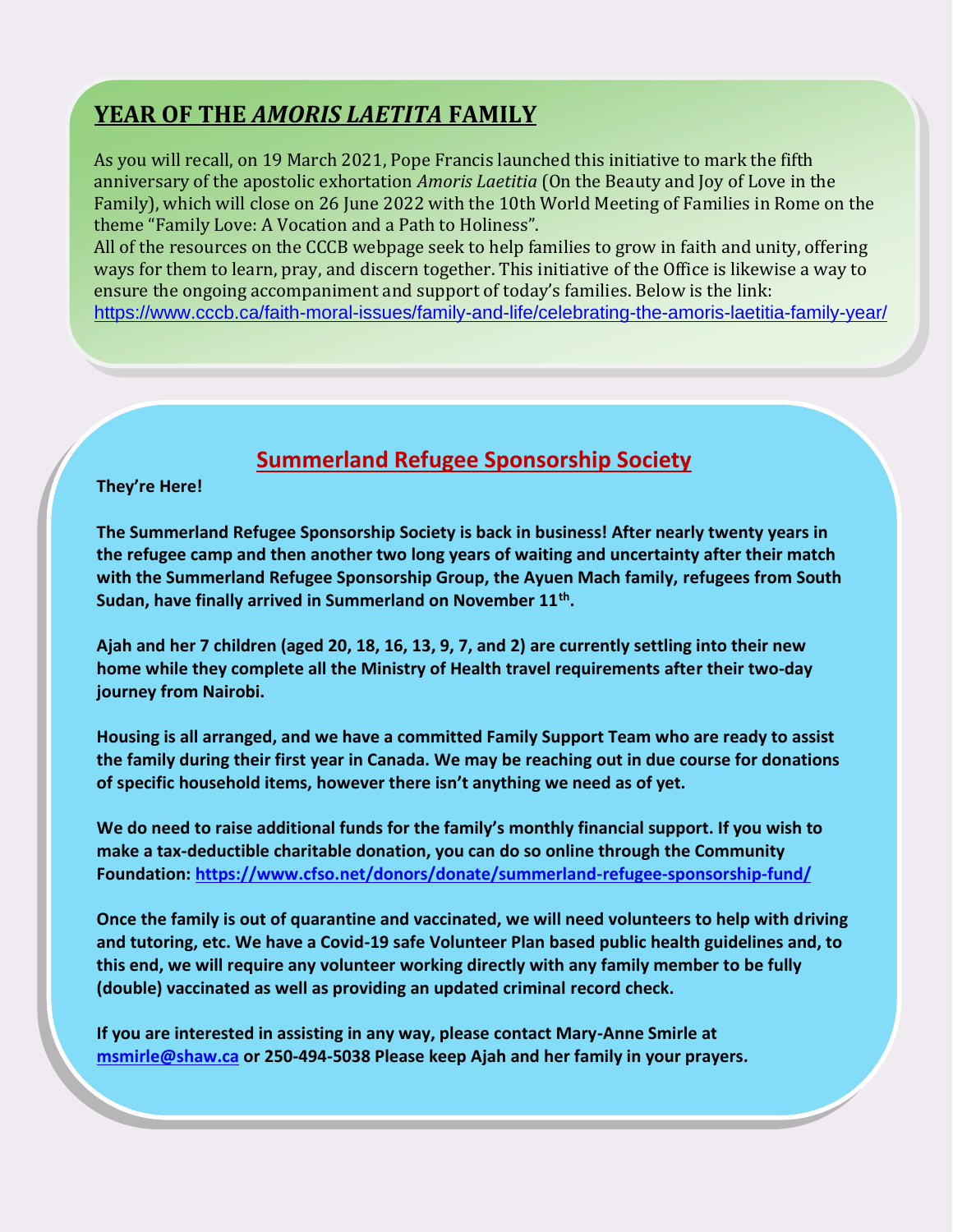## **This Christmas, reach out to the prisoners in our midst!**

*"I was in prison and you visited me." (Matthew 25:36)*

One of the seven Corporal Acts of Mercy is to visit or assist those in prison - whether they be shut-ins, the disabled, the hospitalized, or those actually serving time in jail. In Matthew 25, we find the story of the Judgement Day, when God separates the sheep from the goats. The sheep are those who showed love for God through their love for the hungry, the thirsty, the sick, the homeless, the naked and the *imprisoned.* Regardless of the sinfulness that characterizes every human being, there is a dignity and goodness inside each one of us.

*"The king will reply; truly I tell you, whatever you did for one of the least of these brothers and sisters of mine, you did for me." (Matthew 25:40).*

Every Christmas at the Okanagan Correctional Centre, the Chaplains ask the broader community to assist in creating a "Christmas Treat Bag" for every incarcerated person to acknowledge that by their very creation, there is truly a goodness in them. Since this prison opened 5 years ago; students from St. Joseph's Catholic school have colored the bags that the treats go in. Their teachers instruct the children of Christ's ministry to the marginalized and the importance of remembering that Jesus and many of the Apostles and Saints experienced the degradation and humiliation of being imprisoned themselves. The children draw colorful Christmas themed pictures and messages on these bags, and this is one of the best parts of the gift for the inmates. Christmas cards with messages of hope are sent to us from the Archdiocese of Vancouver where Catholic school children are asked to minister in this special way. It is very humbling to read the wisdom and care in these messages of hope.

The treat bags also include chocolate bars, granola bars, hot chocolate, tea, etc. that are donated by people such as yourselves*. If you feel called to donate towards this act of mercy, please place your monetary donation in the box at the entrance of the church. Thank you very much for your generosity. And please remember to pray for our imprisoned brothers and sisters this Christmas.*

**Donation deadline: December 12, 2021**



## **CCO RISE UP CONFERENCE:**

**January 6 – 8, 2022 Rise Up is a conference for young adults hosted by Catholic Christian Outreach, a Canadian university student movement. But Rise Up is more than a conference; it exists to motivate and inspire leaders for the renewal of the world. Registration is available through [www.cco.ca/rise-up](http://www.cco.ca/rise-up) with early registration pricing until Nov. 30, 2021 (online and in-person options available).**